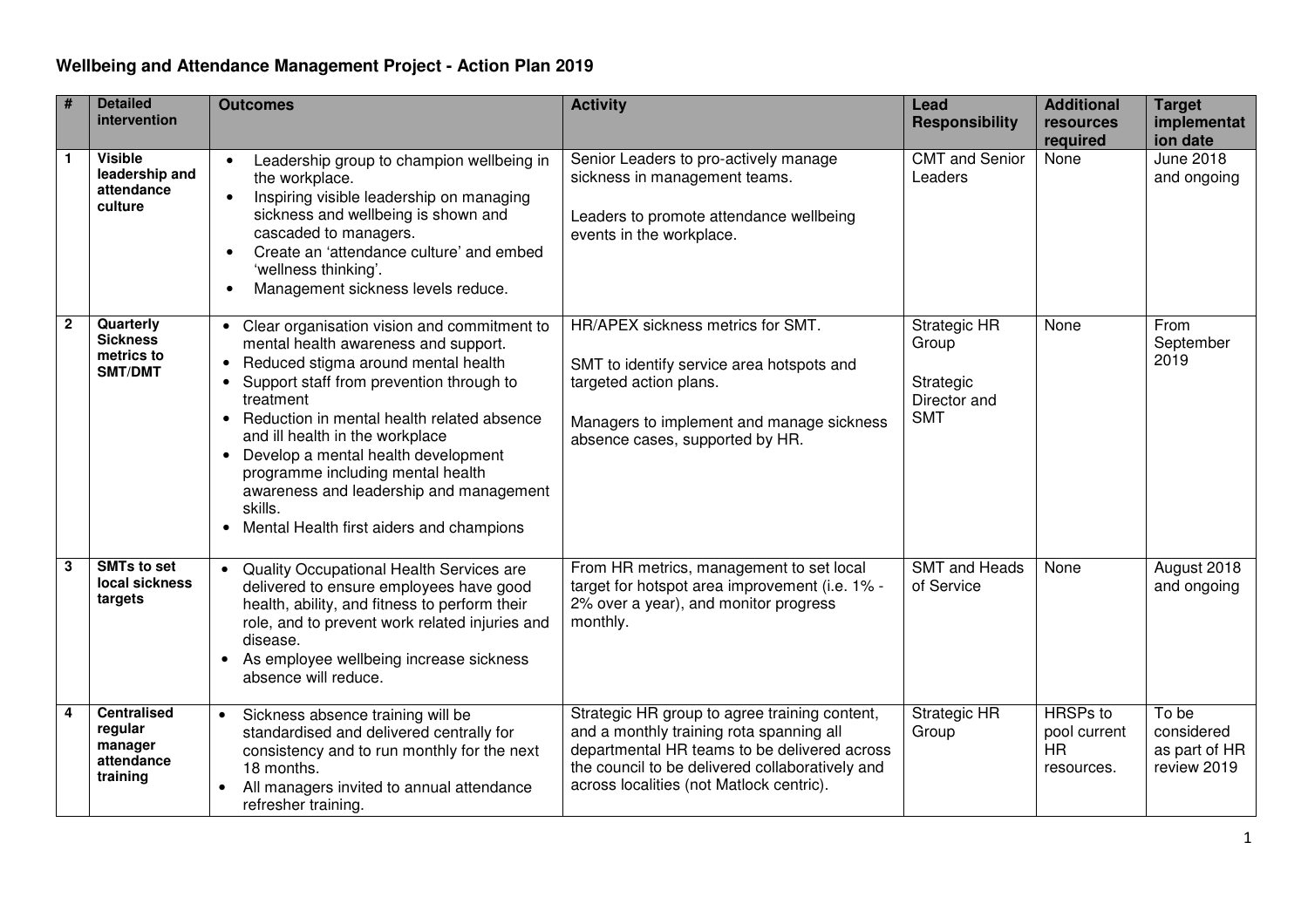|   |                                                                                                                | Courses venues will be centrally run and out<br>in localities.<br>Manager capability increases, and sickness<br>$\bullet$<br>is managed more consistently, driving down<br>absence rates.                                                                                    | Review and increase training and support to<br>managers from HR.                                                                                                                                                                                                                                                                                                                                                                                                                                                                                                                                                                                                                                                                                                                                                                                                                                                                                                                                          |                                         |                                                                                                                               |                                                             |
|---|----------------------------------------------------------------------------------------------------------------|------------------------------------------------------------------------------------------------------------------------------------------------------------------------------------------------------------------------------------------------------------------------------|-----------------------------------------------------------------------------------------------------------------------------------------------------------------------------------------------------------------------------------------------------------------------------------------------------------------------------------------------------------------------------------------------------------------------------------------------------------------------------------------------------------------------------------------------------------------------------------------------------------------------------------------------------------------------------------------------------------------------------------------------------------------------------------------------------------------------------------------------------------------------------------------------------------------------------------------------------------------------------------------------------------|-----------------------------------------|-------------------------------------------------------------------------------------------------------------------------------|-------------------------------------------------------------|
| 5 | <b>Develop</b><br>workplace<br>Wellbeing<br><b>Strategy</b><br>Implement<br>workplace<br>wellbeing<br>strategy | New Wellbeing Strategy developed to<br>$\bullet$<br>provide clarity on how we will manage<br>wellbeing and attendance.<br>Create an 'attendance culture' and embed<br>$\bullet$<br>'wellness thinking'.<br>As employee wellbeing increases, sickness<br>absence will reduce. | HRSP to establish and lead a Project group to<br>develop and implement the Wellbeing strategy.<br>To include consultation with employee network<br>groups and trade unions.<br>Implementation & communication;<br>• Derbyshire website Wellbeing page -<br>embed the strategy<br>DNET front page advert<br>Article in Our Derbyshire newsletter<br>SAP chiefs email to share new strategy<br>circulate to teams/discuss at team<br>meetings<br>Wellbeing posters for noticeboards/teams<br>across all localities<br>Include mini poster on wellbeing in new<br>starter welcome pack/induction process<br>Include the strategy in manager HR policy<br>training (HR policies - attendance and<br>wellbeing, H&S training, manager<br>induction/manager development)<br>Promote the strategy in any localised<br>newsletters, local team meetings as<br>appropriate<br>E-learning resource page for Wellbeing<br>(Learning Pool System)<br>Promote wellbeing at further internal<br>health promotion events | <b>HRSP</b><br>(Children's<br>Services) | Wellbeing<br>project group<br>, Public<br>Health,<br>Occupational<br>Health,<br>Health and<br>Safety, HR<br>and<br>management | By January<br>2019<br>Implement<br>from<br>February<br>2019 |
| 6 | <b>Improve</b><br>engagement                                                                                   | Wellbeing marketing/engagement plan<br>developed to include;<br>• marketing campaign of posters/message for                                                                                                                                                                  | HRSP to develop marketing/engagement plan<br>and key deliverables, with Wellbeing Project<br>group.                                                                                                                                                                                                                                                                                                                                                                                                                                                                                                                                                                                                                                                                                                                                                                                                                                                                                                       | <b>HRSP</b><br>(Children's)             | Wellbeing<br>project group<br>as above.                                                                                       |                                                             |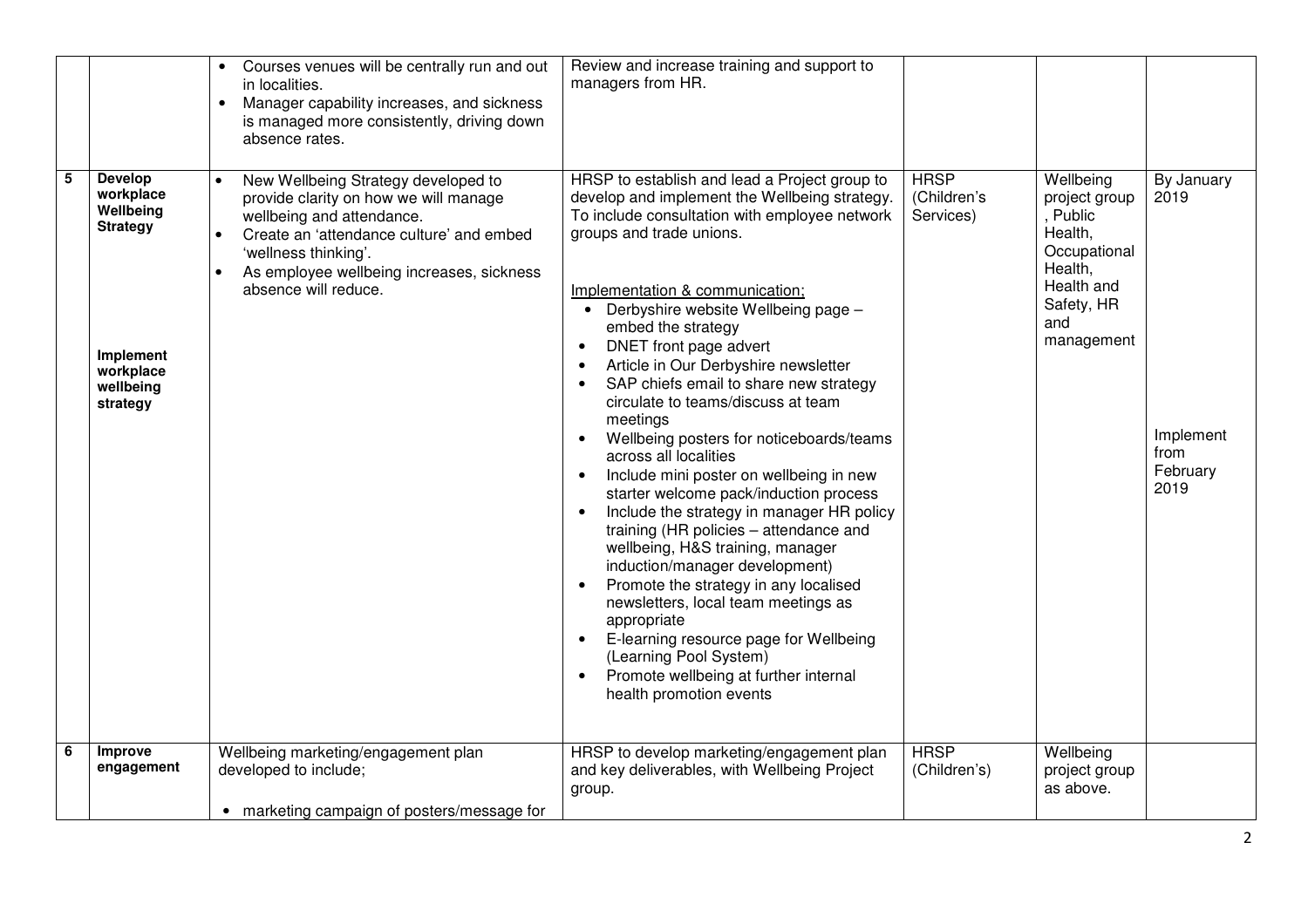|   | and<br>communication                                         | employees to highlight the impact of<br>absences of clients and their team across<br>the council.<br>• targeted communication in high sickness<br>targeted communications).<br>areas.<br>• Wellbeing and health prevention activities<br>are advertised and attended.<br>• health and wellbeing is discussed at<br>appraisal My Plan level.<br>• Staff understand the links to poor<br>attendance, and outcomes for clients of the<br>service.<br>• Wellbeing increases, sickness absences<br>improves and productivity improves.<br>Delivery of awareness campaigns such as<br>$\bullet$<br>'Time to Change' and '5 Ways to Wellbeing' | and Strategic<br><b>HR</b> Group<br>(Launch of new Wellbeing strategy and start of                                                                                                                                                                                                                                               | March 2019<br>- December<br>2019                                                     |
|---|--------------------------------------------------------------|-----------------------------------------------------------------------------------------------------------------------------------------------------------------------------------------------------------------------------------------------------------------------------------------------------------------------------------------------------------------------------------------------------------------------------------------------------------------------------------------------------------------------------------------------------------------------------------------------------------------------------------------|----------------------------------------------------------------------------------------------------------------------------------------------------------------------------------------------------------------------------------------------------------------------------------------------------------------------------------|--------------------------------------------------------------------------------------|
|   | Co-ordination<br>of manager<br>wellbeing<br>training         | Wellbeing training is co-ordinated through<br>$\bullet$<br>the CCP training schedule, under the new<br>Wellbeing section, and promoted through<br>L&D, HR and manager team meetings.<br>• E-learning Mental Health<br>• Raising awareness, knowledge and skills<br>through employee and manager training.<br>Elected members are also included in a<br>$\bullet$<br>specific training session on mental health<br>awareness.<br>• Mental Health First Aid (MHFA)<br>• Resilience<br>• Mindfulness<br>• Stress management<br>• Health and safety workshops                                                                               | HRSP and L&D<br>Learning is a blend of workshops and e-<br>learning and is advertised and attended on:<br>Lead<br>• Mental Health Awareness for managers<br>• Mental Health Awareness for frontline staff<br><b>Public Health</b><br>• Mental health awareness for Elected<br>Team<br>Members (to be developed by Public Health) | Further<br>Ongoing<br>courses may<br>need to be<br>added (at<br>additional<br>cost). |
| 8 | Develop a<br><b>Mental Health</b><br>policy for<br>employees | Increased visibility of sickness absence by<br>$\bullet$<br>stakeholders and HR policy team.<br>regular HR absence metrics on all<br>DMT/SMT agendas.<br>Central and departmental data presented in<br>$\bullet$<br>the same format.<br>HR monitoring of sickness levels.<br>$\bullet$<br>Focus on driving down absence and to<br>$\bullet$<br>create more visibility and accountability.<br>Employee sickness absence reduces in<br>$\bullet$<br>departmental hotspot areas.                                                                                                                                                           | Wellbeing Project Group to develop with key<br>Wellbeing<br>Project Group /<br>HR policy team                                                                                                                                                                                                                                    | By October<br>n/a<br>2019                                                            |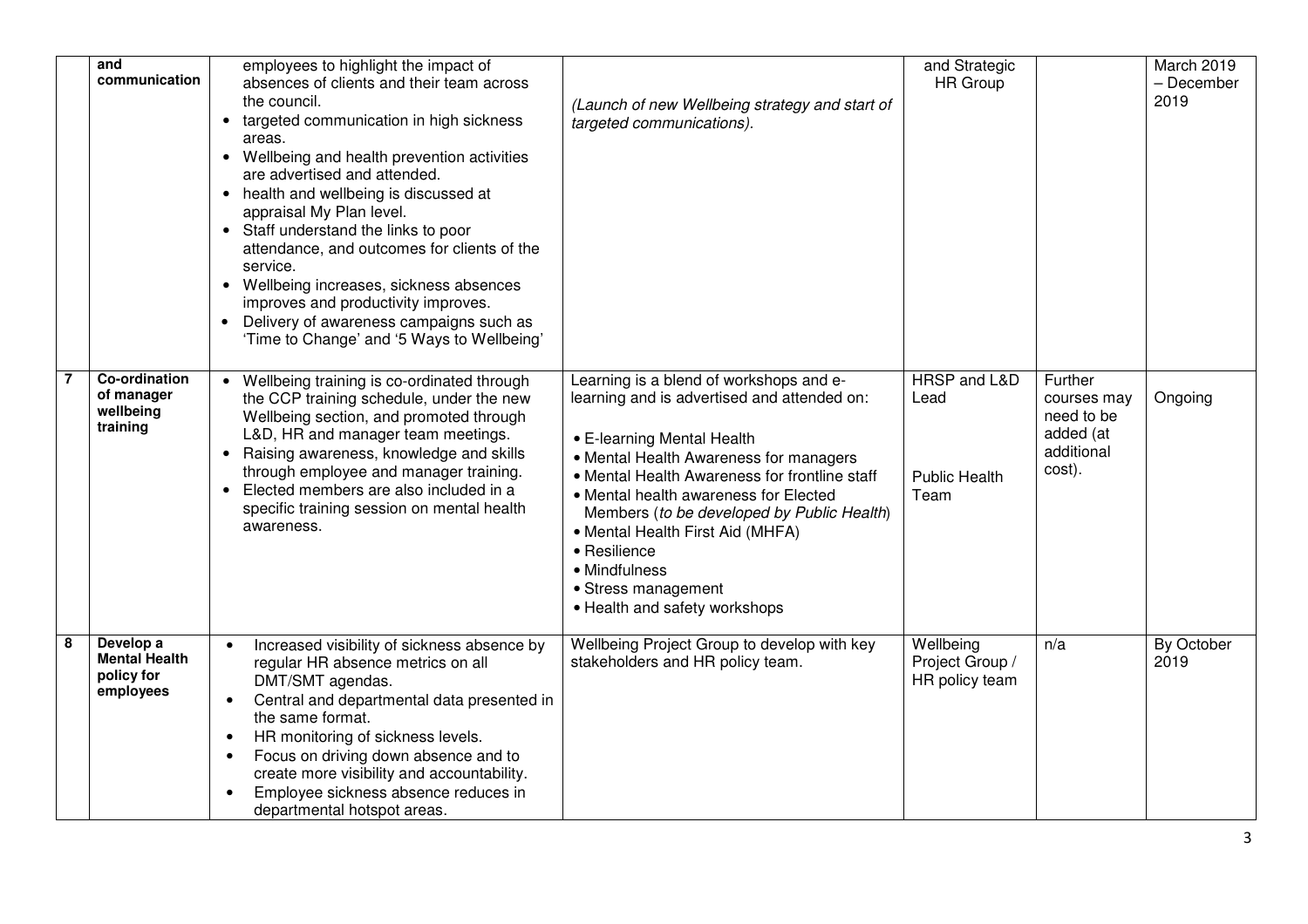|    |                                                                                  | Productivity increases, and costs related to<br>absence reduce                                                                                                                                                                                                                                                                                                                                                                                                                                                                                                                                                                                                                                             |                                                                                                                                                                                                                                                                                                                                                                                                                                                                                 |                                                                                                                                                                                                                   |                                                                                                                                                                                                                |                                                                           |
|----|----------------------------------------------------------------------------------|------------------------------------------------------------------------------------------------------------------------------------------------------------------------------------------------------------------------------------------------------------------------------------------------------------------------------------------------------------------------------------------------------------------------------------------------------------------------------------------------------------------------------------------------------------------------------------------------------------------------------------------------------------------------------------------------------------|---------------------------------------------------------------------------------------------------------------------------------------------------------------------------------------------------------------------------------------------------------------------------------------------------------------------------------------------------------------------------------------------------------------------------------------------------------------------------------|-------------------------------------------------------------------------------------------------------------------------------------------------------------------------------------------------------------------|----------------------------------------------------------------------------------------------------------------------------------------------------------------------------------------------------------------|---------------------------------------------------------------------------|
| 9  | <b>Reinforce</b><br>health and<br>safety and<br>reduce<br>workplace<br>accidents | To improve Health and Safety awareness in<br>the workplace, and reduce accidents at work,<br>and associated sickness absence and costs<br>through improved working environments and<br>practices.<br><b>Consider Elected Member Mental Health</b><br>Champions                                                                                                                                                                                                                                                                                                                                                                                                                                             | H&S managers to review working conditions<br>as appropriate and implement local changes.                                                                                                                                                                                                                                                                                                                                                                                        | H&S manager<br>(All<br>departments)                                                                                                                                                                               | <b>H&amp;S Officers</b><br>Local<br>management                                                                                                                                                                 | <b>June 2018</b><br>and ongoing                                           |
| 10 | <b>III Health</b><br><b>Prevention</b><br><i>interventions</i>                   | Targeted health prevention initiatives are<br>identified for each department and across<br>the council and delivered via public<br>health/partners.<br>Sustainable wellbeing approaches are<br>developed<br>Increased focus on managing mental health<br>$\bullet$<br>network of mental health support champions.<br>Create an 'attendance culture' and embed<br>$\bullet$<br>'wellness thinking'.<br>• As employee wellbeing and resilience<br>increases, sickness absence will reduce.<br>• Workforce Health Needs Assessments by<br>Public Health, to gain a more detailed<br>understanding of the workforce needs.<br>Derbyshire Healthy Workplaces implemented<br>$\bullet$<br>by Public Health teams | Public Health to identify relevant health<br>prevention interventions with each<br>departmental HRSP and SMT, based on<br>specific departmental sickness data.<br>Generic prevention for whole Council to be<br>developed with HRSP (Childrens) and Public<br>Health.<br>Mental Health First Aiders/Mental Health<br>Champions; develop a wider network, train<br>more people, create support infrastructure and<br>process map for how they can support<br>employees/managers. | <b>HRSP</b><br>(Children's)<br><b>Public Health</b><br>Manager<br>Occupational<br><b>Health Service</b><br>Manager<br>Wellbeing<br>project group to<br>work up the<br>case for MHFA/<br>Champions and<br>process. | Public<br>Health*<br>(*Additional<br>PH resource<br>may be<br>required to<br>support all<br>departments)<br>Partners<br>(NHS and<br>local health<br>voluntary<br>sector)<br>Occupational<br>Health<br>Services | Ongoing<br>September<br>2019                                              |
| 11 | <b>High quality</b><br>Occupational<br>health services                           | DMT/SMT set their own service area<br>$\bullet$<br>sickness reduction targets for the coming<br>year (which are appropriate to their<br>attendance and workforce).<br>HR support to management in reducing<br>identified SMART sickness absence target<br>levels.                                                                                                                                                                                                                                                                                                                                                                                                                                          | Current review of Occupational Health<br>Services.                                                                                                                                                                                                                                                                                                                                                                                                                              | Director of OD /<br><b>HRSP CCP</b>                                                                                                                                                                               | Occupational<br>Health<br>Senior<br>Consultant                                                                                                                                                                 | To be<br>considered<br>as part of<br>Enterprising<br>early starts<br>2019 |